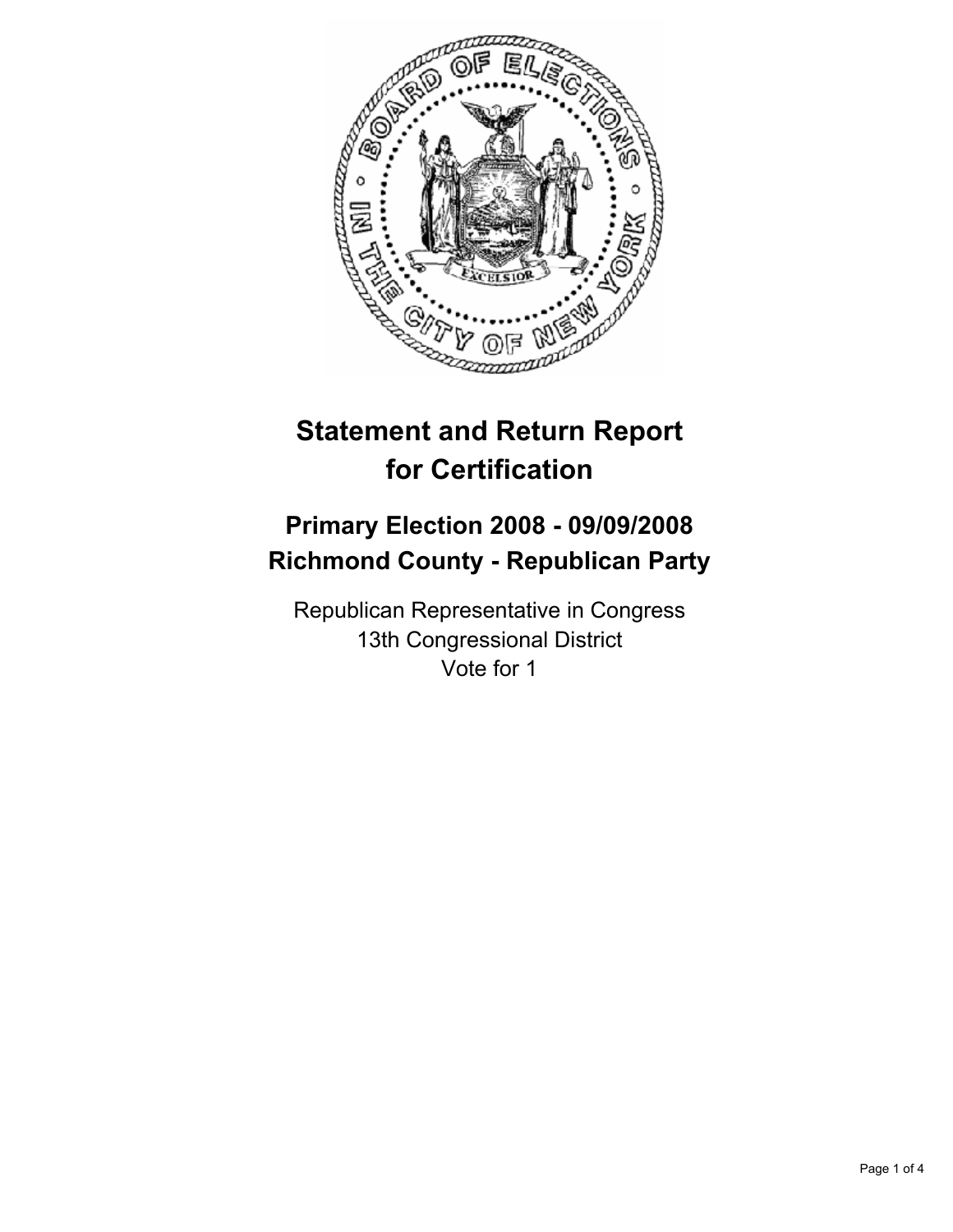

#### **Assembly District 60**

| <b>EMERGENCY</b>                 | 3     |
|----------------------------------|-------|
| ABSENTEE/MILITARY                | 131   |
| <b>FEDERAL</b>                   | 2     |
| <b>AFFIDAVIT</b>                 | 128   |
| ROBERT A STRANIERE               | 690   |
| JAMSHAD I WYNE                   | 477   |
| C MARINO (WRITE-IN)              |       |
| CARMINE MORANO (WRITE-IN)        | 45    |
| CARMINE ROMANO (WRITE-IN)        | 2     |
| <b>JONATHAN ROSSI (WRITE-IN)</b> |       |
| MICHAEL MCMAHON (WRITE-IN)       |       |
| MORANO (WRITE-IN)                | 21    |
| VITO FOSSELLA (WRITE-IN)         | 2     |
| WILLIAM RUSSONELLO (WRITE-IN)    |       |
| <b>Total Votes</b>               | 1.241 |

#### **Assembly District 61**

| 106   |
|-------|
|       |
| 4     |
| 108   |
| 608   |
| 494   |
| 30    |
|       |
| 2     |
| 2     |
|       |
|       |
| 6     |
| 1,145 |
|       |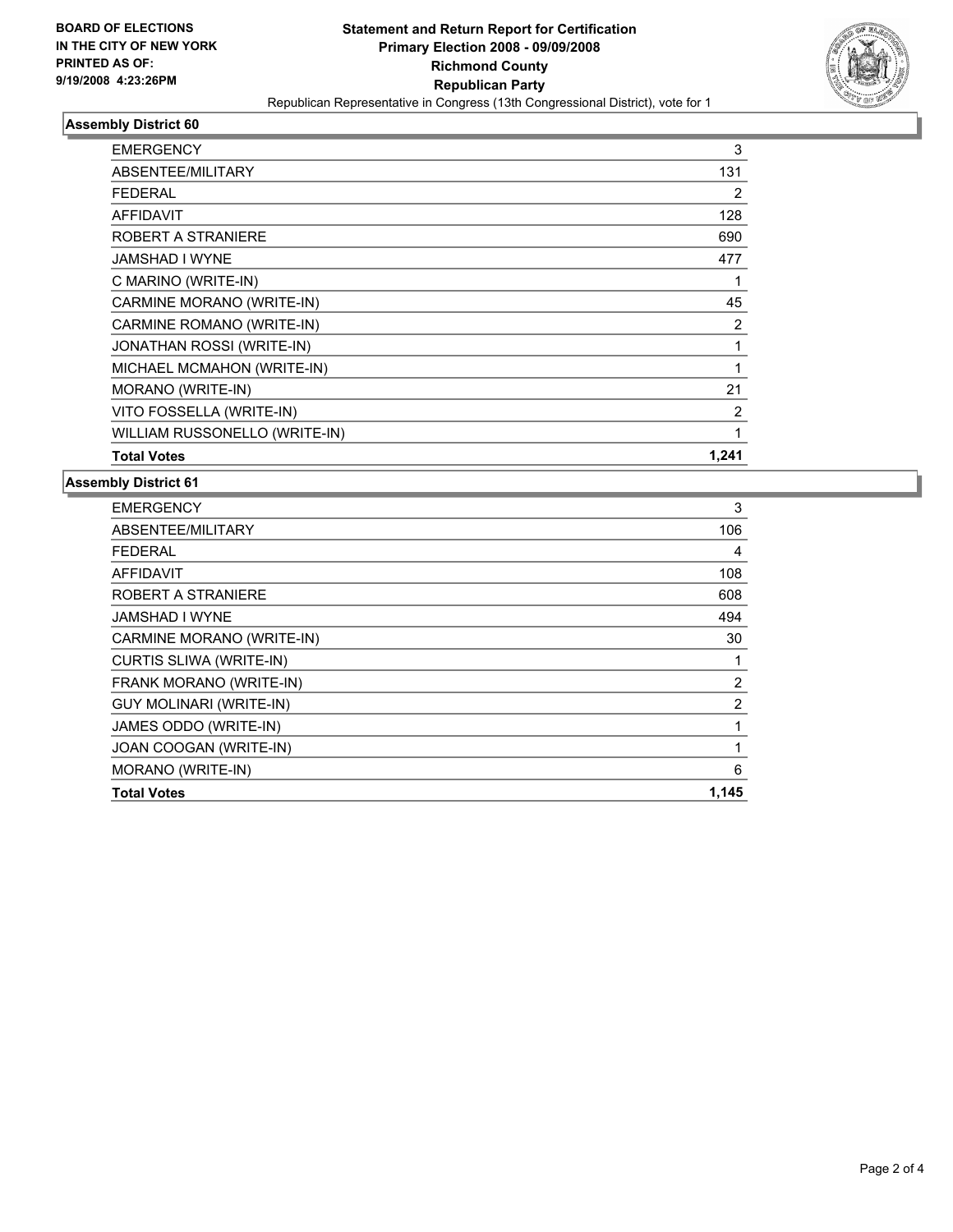

### **Assembly District 62**

| <b>EMERGENCY</b>                      | 6              |  |
|---------------------------------------|----------------|--|
| <b>ABSENTEE/MILITARY</b>              | 197            |  |
| <b>FEDERAL</b>                        | 7              |  |
| <b>AFFIDAVIT</b>                      | 198            |  |
| ROBERT A STRANIERE                    | 1,332          |  |
| JAMSHAD I WYNE                        | 801            |  |
| CARL MORANO (WRITE-IN)                |                |  |
| CARMINE (WRITE-IN)                    | 1              |  |
| CARMINE MARANO (WRITE-IN)             | $\overline{2}$ |  |
| CARMINE MOR (WRITE-IN)                | 1              |  |
| CARMINE MORANO (WRITE-IN)             | 328            |  |
| CARMINE ROMANO (WRITE-IN)             | 4              |  |
| CHRISTOPHER MORANO (WRITE-IN)         | $\overline{2}$ |  |
| CORINNE E. BALSAN (WRITE-IN)          | 1              |  |
| DENNIS ANDERSON FOR MORANO (WRITE-IN) | 1              |  |
| FRANK MORANO (WRITE-IN)               | 10             |  |
| GUY MOLINARI (WRITE-IN)               | 1              |  |
| L. MORANO (WRITE-IN)                  | 1              |  |
| MICHAEL MCMAHON (WRITE-IN)            |                |  |
| MORANO (WRITE-IN)                     | 72             |  |
| STEPHEN HARRISON (WRITE-IN)           | 1              |  |
| VITO FOSSELLA (WRITE-IN)              | 3              |  |
| <b>Total Votes</b>                    | 2,563          |  |

#### **Assembly District 63**

| <b>EMERGENCY</b>           |       |
|----------------------------|-------|
| ABSENTEE/MILITARY          | 142   |
| <b>FEDERAL</b>             | 6     |
| <b>AFFIDAVIT</b>           | 134   |
| ROBERT A STRANIERE         | 694   |
| JAMSHAD I WYNE             | 474   |
| CARMINE MAARA (WRITE-IN)   |       |
| CARMINE MORANO (WRITE-IN)  | 46    |
| CARMINE ROMANO (WRITE-IN)  |       |
| JAMES R. MARCH (WRITE-IN)  |       |
| MICHAEL MCMAHON (WRITE-IN) | 2     |
| MORANO (WRITE-IN)          |       |
| ROBERT V KOETH (WRITE-IN)  |       |
| SRIRAM RAGHM (WRITE-IN)    |       |
| <b>Total Votes</b>         | 1,228 |
|                            |       |